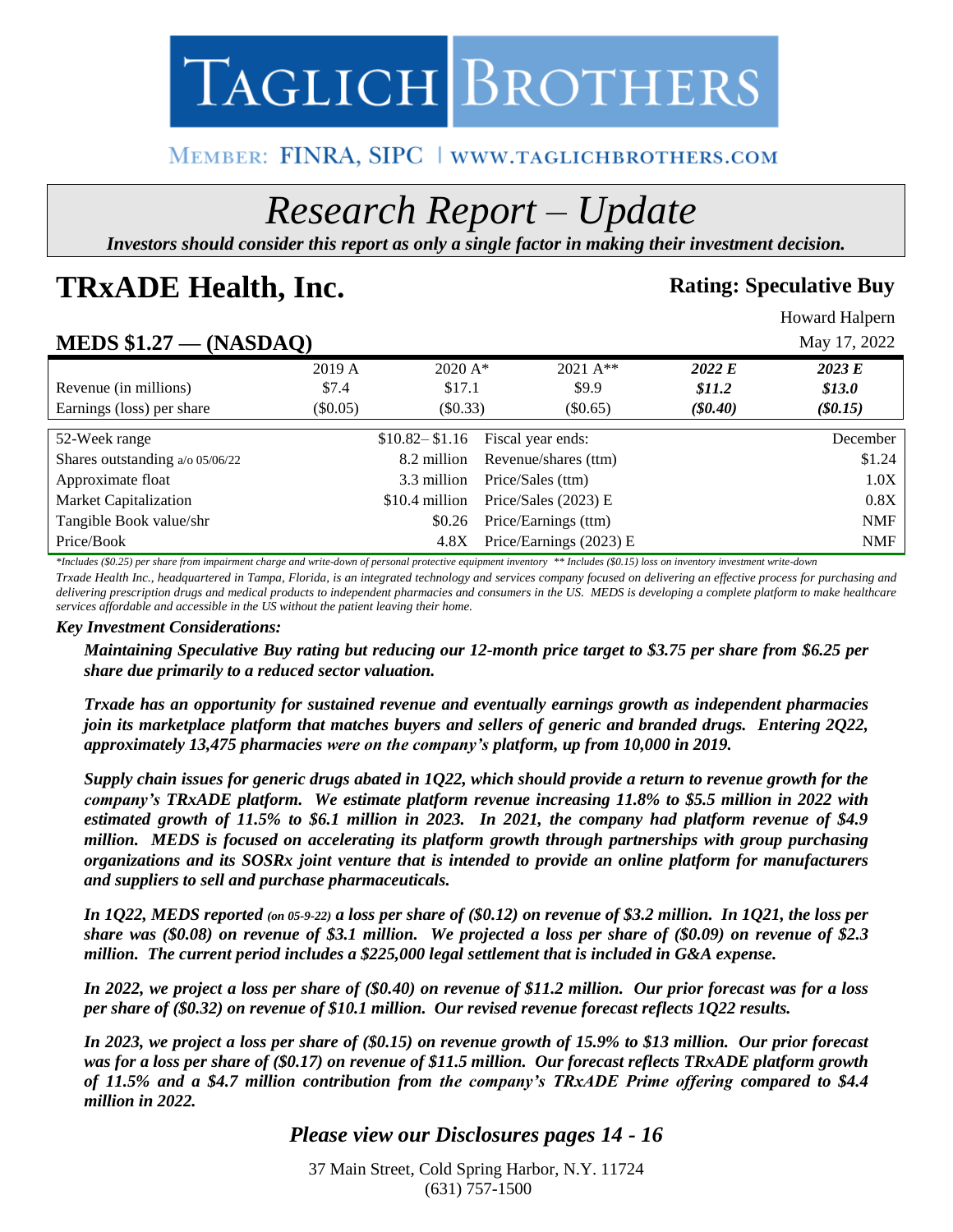#### *Appreciation Potential*

**Maintaining Speculative Buy rating but reducing our 12-month price target to \$3.75 per share from \$6.25 per share due primarily to a reduced sector valuation.** Our price target should be supported by the 15.9% revenue growth forecast to \$13 million we anticipate for 2023 that reflects a growing number of independent pharmacies purchasing branded and generic prescription drugs on the TRxADE marketplace platform. We estimate nearly 15,000 independent pharmacies should be on the platform by the end of 2023, up from an estimated 14,000 at the end of 2022. The company had 13,100 and 11,800 independent pharmacies on the platform in 2021 and 2020, respectively. We also anticipate revenue contribution of \$4.7 million in 2023 from the company's bulk order and delivery service called TRxADE Prime compared to \$4.4 million in 2022. In 2023, we estimate a revenue contribution of \$1.3 million (up from an estimated \$225,000 in 2022) from the company's telehealth subsidiary, and new offerings from its group purchasing organization platform and SOSRx joint venture. Our forecasts reflect a return to more normal purchasing patterns on the TRxADE marketplace platforms as generic drug production and supply chain issues eased in 1Q22.

Our rating reflects the company integrating its subsidiaries and initiating new sales programs such as partnering with group purchasing organizations that allow for securing dozens of pharmacies at one time that will purchase drugs on the TRxADE marketplace platform. Additionally, the 1Q22 establishment of a joint venture (SOSRx) to provide an online platform for manufacturers and suppliers to sell and purchase pharmaceuticals should provide additional revenue opportunities by the end of 2022. The overall mission is to build an end-to-end healthcare services organization so a patient never has to leave their home.

**Our 12-month price target of \$3.75 per share implies shares could triple over the next twelve months.**  According to finviz ( $a/0$  05/13/22), the average twelve month trailing price-to-sales multiple for companies in the Pharmaceutical – distribution and health information sectors is 2.9X (prior was 6.3X), compared to Trxade Health's trailing P/S multiple of 1X (prior was 2X). We anticipate investors are likely to accord Trxade Health the sector multiple given our sale growth forecast of 15.9% compared to 8.2% for the sectors. We applied a P/S multiple of 2.9X (prior was 5X) to our 2023 sales per share forecast of \$1.58, discounted for execution risk, to obtain a yearahead price target of approximately \$3.75 per share.

A higher valuation of Trxade Health, Inc., is likely to be supported by sustained revenue growth and a narrowing of operating losses to an estimated \$1.2 million in 2023 from an estimated \$3.3 million in 2022, as well as narrowing of the company's cash burn. We estimate cash burn of \$483,000 in 2023 compared to an estimated cash burn of \$2.5 million in 2022. In 2021, cash burn was \$3.7 million.

#### **We believe Trxade Health, Inc. is most suitable for risk tolerant investors seeking exposure to a microcap company providing integrated prescription drug delivery and mobile healthcare services to its customers.**

#### *Overview*

Trxade Health Inc., headquartered in Tampa, Florida, is an integrated technology and services company focused on

delivering an effective process for purchasing and delivering prescription drugs to independent pharmacies and consumers in the US. The company has developed offerings that once integrated (see chart on the right – from company's March 2022 presentation), should make healthcare services affordable and accessible in the US. The offerings start with the company's business-to-business (B2B) operations that include the TRxADE marketplace platform that is a procurement technology delivering a lower cost, more transparent fulfillment process for independent pharmacies and pharmacists compared to industry norms. The company operates Integra Pharma Solutions, a pharmaceutical supplier with expertise in the distribution of products to healthcare



markets including government organizations, hospitals, clinics, and independent pharmacies in the US. In 2Q/3Q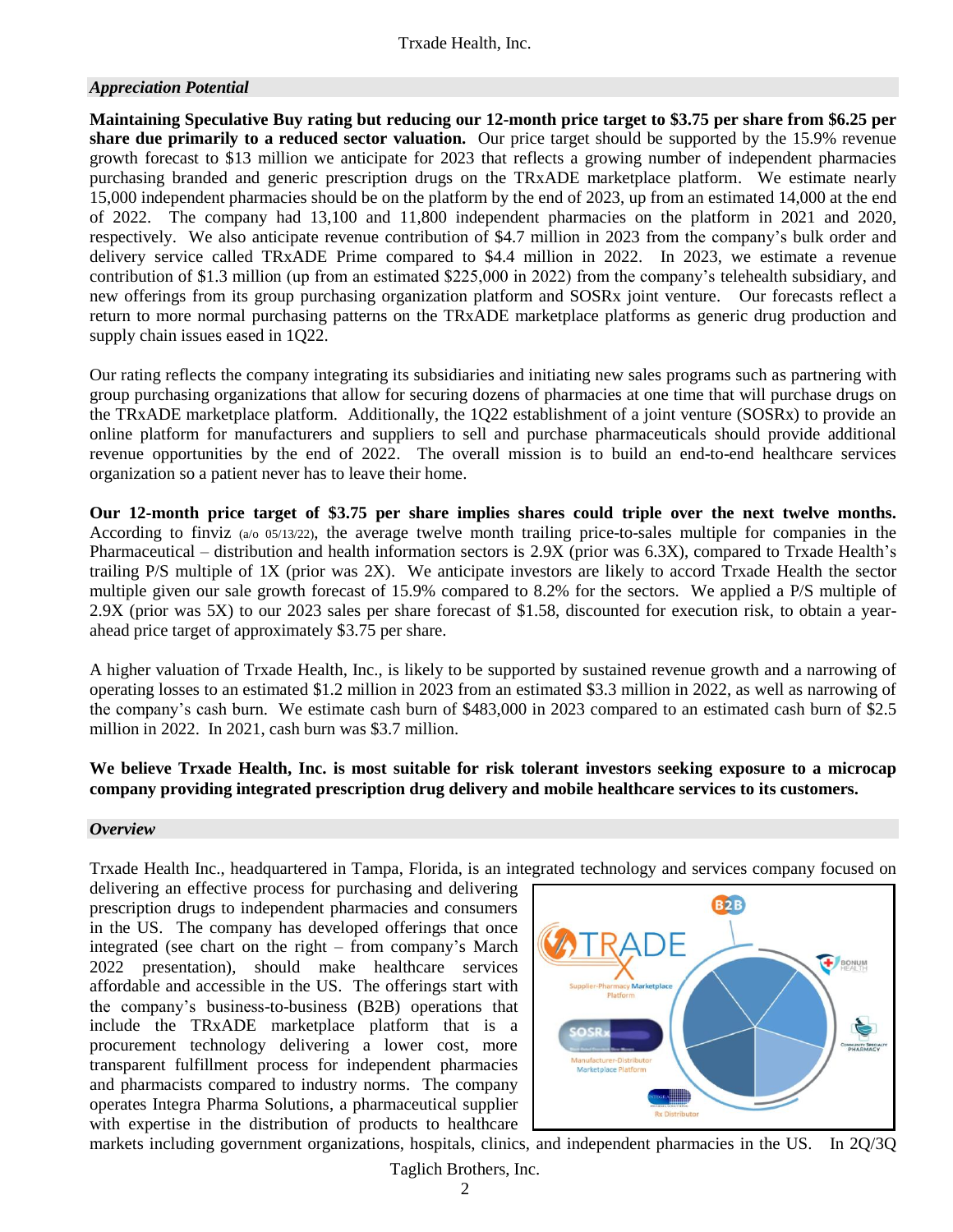2020, the company used this subsidiary and the TRxADE technology platform to source and sell personal protective equipment products such as masks, sanitizers, and gloves. The most recent addition (in February 2022) is the company's 51% owned SOSRx joint venture that will provide an online platform for manufacturers and suppliers to sell and purchase pharmaceuticals. The company anticipates that the joint venture should be able to collect up to a 20% administrative fee paid by the manufacturer of the purchase price on the pharmaceuticals that pass through the platform. If the offering gains acceptance among manufacturers and suppliers the administrative fee should enable the company to generate significant revenue with just a modest amount of transactions.

The company's Integra Pharma Solutions subsidiary, which is a licensed wholesaler of brand, generic, and non-drug products to customers is offering Trxade Prime to its pharmacy customer. This offerings takes orders for products, creates invoices for each order and recognizes revenue at the time the customer receives the product. MEDS utilizes a just-in-time inventory and drop ship partnerships to ship orders to customers. The focus for the Prime offering is to be the pharmaceutical supplier of choice for healthcare organizations of all sizes including hospitals and medical facilities.

The company's Web-based telehealth services portal seeks to provide affordable healthcare through its Bonum Health app. This offering crosses both the company's B2B and B2C organizations by providing same day or mail order pharmacy delivery capabilities that can be delivered by a local independent pharmacy registered on the TRxADE platform and through services offered via its wholesaler Integra Pharma Solutions.

MEDS mission is to provide its independent community pharmacy members, along with pharmaceutical suppliers, wholesalers, and buying groups, a competitive advantage over their competition since the TRxADE marketplace platform was developed to provide fair market value for drug transactions, as well as providing access to certain supply houses in the US.

#### *Recent Developments*

On March 31, 2022, the Board of Directors approved the appointment of Ms. Janet Huffman as the company's CFO and principal financial/accounting officer. This occurred after the company accepted the resignation of Howard Doss, the company's former CFO.

Ms. Huffman joined the company as Director of Finance in February 2022. She served in various finance roles within the healthcare industry. She served as director of finance and regional director of operations of Infinity Home Care, which was followed by service as director of finance for Internal Medicine Associates and as VP of finance for Family Home Health Services. Inc. She has also served as CFO for Signature Home Now, a Kentucky based healthcare company and then became one of the founders of Banyan Pediatric Care Centers, Inc., serving as its CFO. Earned a BA degree in accounting from the University of South Florida.

#### *Strategic Growth Platforms*

MEDS aims to create an end-to-end telemedicine platform that not only provides remote healthcare services, but also supplies the medicines and medical equipment prescribed and/or recommended by a doctor without the patient leaving their home. The primary strategic growth platforms that should enable the company to achieve its mission is the TRxADE marketplace platform and telehealth services through its Bonum Health subsidiary, as well as revenue support from its logistics subsidiary Integra Pharma Solutions and Community Specialty Pharmacy subsidiary.

The TRxADE marketplace platform operates a pharmaceuticals B2B e-commerce marketplace between independent pharmacies and large pharmaceutical suppliers in the US that provides independent pharmacies a platform that utilizes a proprietary database and algorithms to identify pharmaceutical products that are likely to be in short supply and delivers them to independent pharmacies. The solution helps independent pharmacies manage costs and maximize savings (historically reduces a pharmacy's total annual drug purchasing costs by approximately 7% to 10%), and complete purchase orders across suppliers while providing real-time industry pricing trends.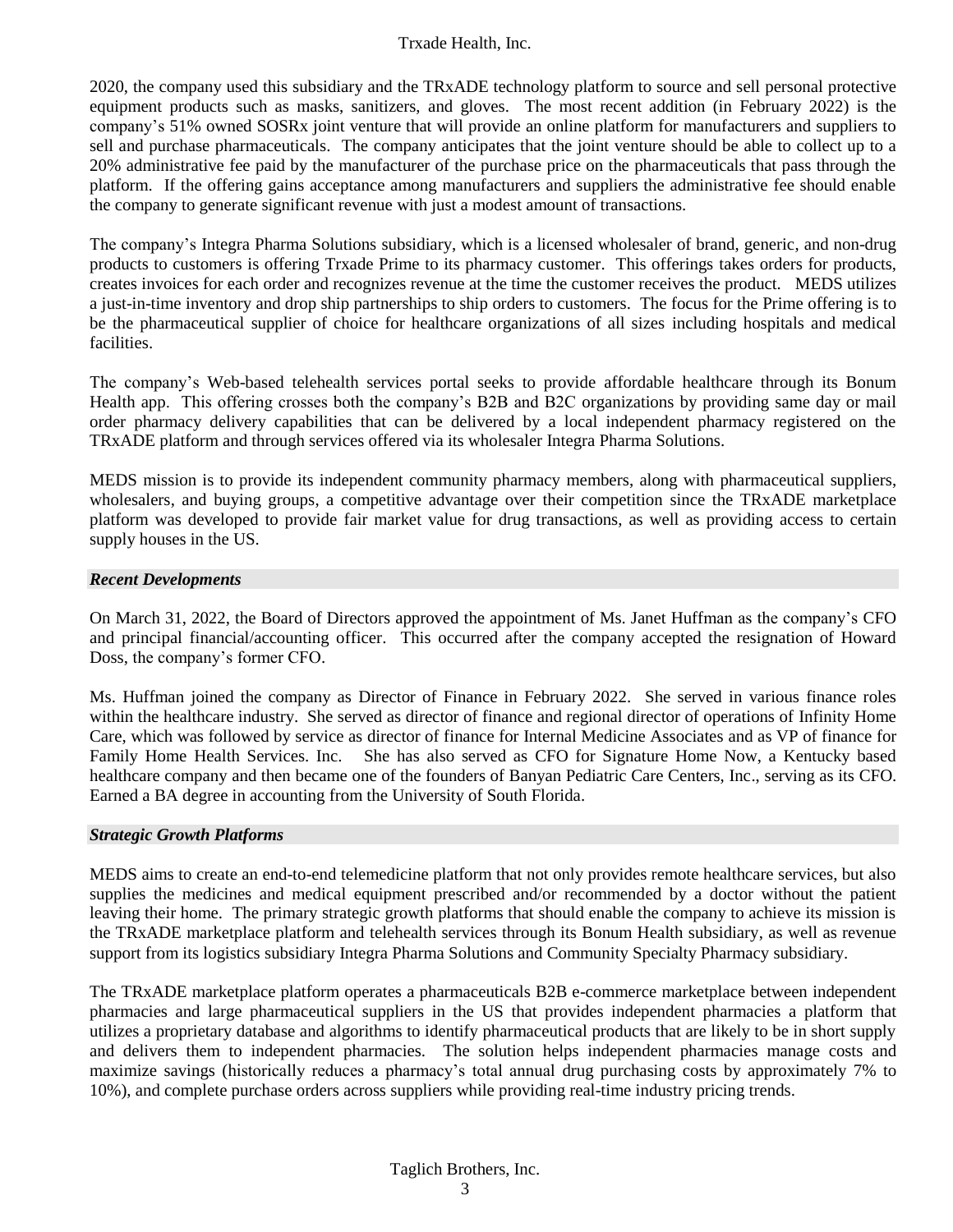The organizations that are registered on the company's marketplace platform have access to its proprietary pharmaceutical database, data analytics that include medication pricing, and manufacturer return policies. Revenue is generated by charging a transaction fee to the seller of the products for sale conducted via the TRxADE marketplace platform. Typically the transaction fee is up to 6% on generic pharmaceuticals and up to 1% on brand pharmaceuticals. There are no membership or transaction fees for the independent pharmacies registered on the platform. MEDS intends to grow its marketplace platform in order to have a strong foundation to achieve its goal of creating an integrated technology and services company that meets the needs of independent pharmacies on the TRxADE platform, as well as the medical needs of an individual without them having to leave their home.

Three keys driving the company's future growth will be increasing the number of pharmacies on the TRxADE marketplace platform, the number of average purchases made per pharmacy, and the average amount spent per pharmacy. To enhance the growth potential of the TRxADE marketplace platform, the company announced it secured a group purchasing agreement with QualityCare Pharmacies, an independent pharmacy prescription drug buying group. This was the first agreement reached under the company's new marketing initiative to bring group purchasing organizations onto its TRxADE Marketplace platform.

The company's Bonum Health subsidiary is a provider of telehealth services. The subsidiary can individually or through an employer sponsored program provide patients access to board certified medical providers nationwide using the Bonum Health mobile app and/or via its Website. The company will market the offering through its network of independent pharmacies registered on the TRxADE marketplace platform. Partnerships will also be a key growth driver.

In April 2022, the company's board of directors authorized its CEO to explore strategic alternatives for the Bonum Health subsidiary. The process will include consideration of a potential sale, spin-off, fund raising, and/or a combination or other strategic transactions, which could include the winding down of the subsidiary's operations.

The company's other revenue generating subsidiaries include Integra Pharma Solutions, a logistic organization that offers customers it bulk order and delivery Prime offerings and Community Specialty Pharmacy (CSP) which is an accredited independent retail pharmacy that is licensed to provide specialty drugs in 34 states.

#### *Projections*

#### *Basis of Forecast*

The company's core revenue growth should be driven primarily by an increasing number of independent pharmacies purchasing branded and generic prescription drugs on the TRxADE marketplace platform to at least 15,000 in 4Q23, up from 13,100 in 2021.

In 2023, we anticipate TRxADE platform sales from its membership base of independent pharmacies of \$6.1 milion (prior was \$5.7 million), up from an estimated \$5.5 million (prior was \$5.2 million) in 2022. Our increased 2022 forecast reflects 1Q22 results that showed a normalization of the production and distribution of generic drugs. Our 2023 forecast reflects increased activity by independent pharmacies that utilize the TRxADE platform.

In 2023 and 2022, we anticipate modest revenue contributions from group purchasing organizations, the SOSRx joint venture, and Bonum Health segment of approximately \$1.3 million and \$257,000 respectively. Also, we anticipate the company's prime bulk ordering offering should drive its Integra subsidiary revenue to approximately \$4.7 million in 2023, up from an estimated \$4.3 million in 2022.

#### *Operations – 2022*

We project 13.4% revenue growth to \$11.2 million (prior was \$10.1 million) compared to nearly \$9.9 million in 2021. Our revised forecast reflects 1Q22 results and higher than anticipated growth in the company's TRxADE platform and Integra subsidiary, partly offset by a reduced contribution in 2H22 from the company's telehealth subsidiary Bonum Health and group purchasing organization offering.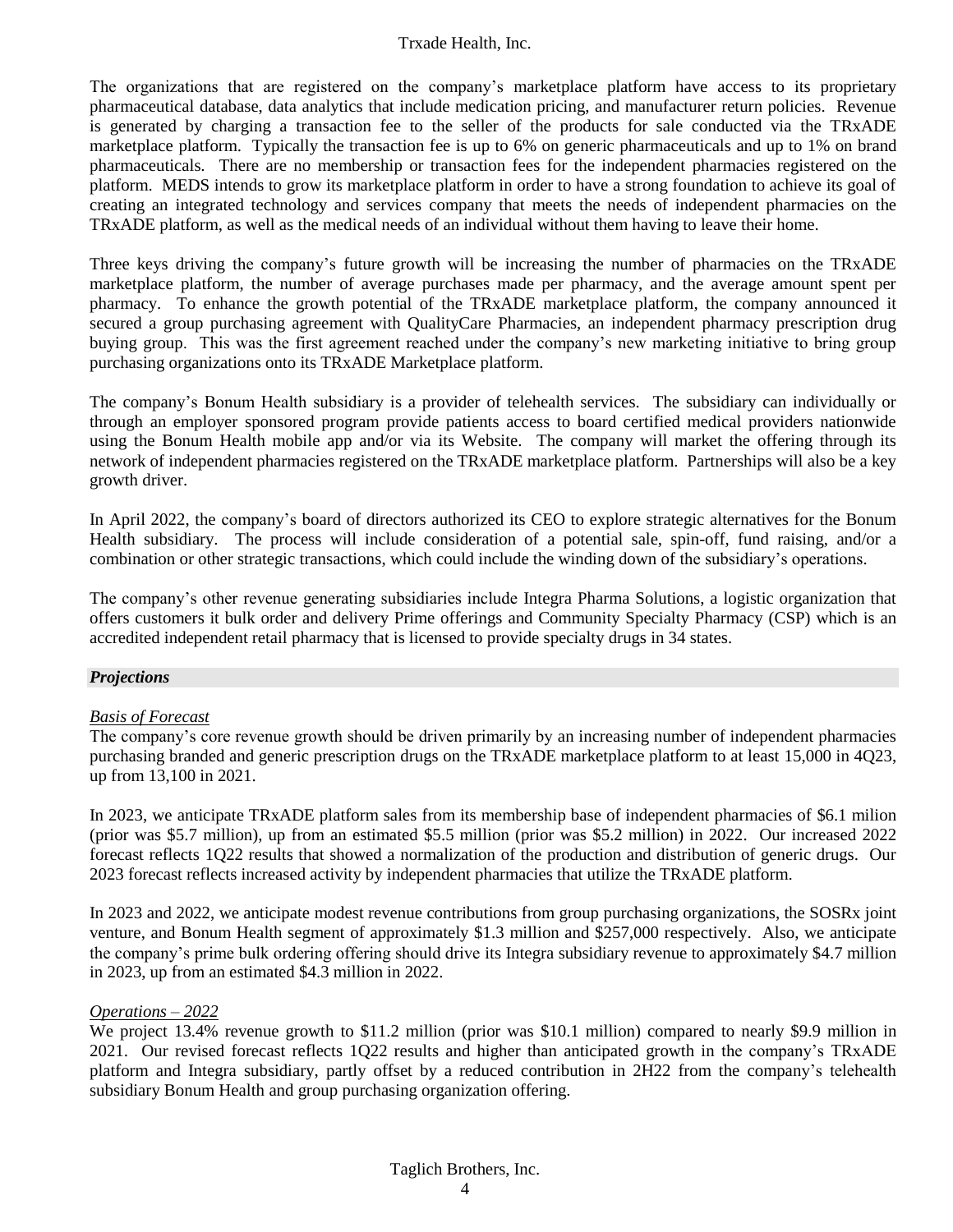We anticipate gross profit flat at approximately \$4.7 million due primarily to revenue growth that is likely to be offset by gross margin contracting to 41.7% from 48% in 2021 due primarily to a sales mix shift to the company's low margin Integra subsidiary Prime offering (gross margin in the single digits), partly offset by higher margin TRxADE platform sales (gross margin close to 100%).

We project the operating loss narrowing to \$3.3 million compared to a loss of \$5.3 million in 2021 due primarily to revenue growth, and operating margin expense improving to 70.8% from 89.1% (excluding loss on inventory investment) in 2021. We forecast G&A expense decreasing to \$7.9 million from \$8.8 million in 2021 reflecting reduced information technology development costs related to the company's newest offerings. The current period includes a legal settlement of \$225,000.

We anticipate interest expense of \$21,000 compared to an expense of \$24,000 in 2021, as the reduction reflects no amortization of debt discount compared to the 1H21, partly offset by a higher debt balance. In February 2022, the company issued a new \$500,000 related party promissory note to complete a 51% investment in the SOSRx joint venture. We project a net loss of \$3.3 million or (\$0.40) per share. We previously projected a net loss of \$2.6 million or (\$0.32) per share.

#### *Finances – 2022*

We project cash burn of \$2.5 million and a \$588,000 decrease in working capital. Cash used in operations of \$1.9 million, capital expenses, and investment into the SOSRx joint venture should decrease cash by \$2.1 million to \$991,000 at December 31, 2022.

#### *Operations – 2023*

We project 15.9% revenue growth to \$13 million (prior was \$11.5 million) compared to an estimated \$11.2 million in 2022. Our forecast should be supported by growth in the company's TRxADE platform, Integra subsidiary, and a modest but growing contribution from the company's telehealth subsidiary Bonum Health, as well as the company's group purchasing organization offering and the SOSRx joint venture.

We anticipate gross profit increasing by 38.8% to \$6.5 million due primarily to revenue growth and gross margin improving to 49.9% from an estimated 41.7% in 2022 due primarily to a sales mix shift to the company's higher margin offerings (TRxADE platform, Bonum Health, group purchasing offering, and SOSRx) that should comprise 57.3% of total revenue compared to an estimated contribution of 51.4% in 2022.

We project the operating loss narrowing to \$1.2 million compared to an estimated loss of \$3.3 million in 2022 due primarily to revenue growth, gross margin improvement, and operating margin expense improving to 59.2% from an estimated 70.8% in 2022. We forecast G&A expense decreasing to \$7.7 million from an estimated \$7.9 million in 2022. The year-ago period includes a \$225,000 legal settlement. Excluding the legal segment, we estimate G&A expense to be flat at \$7.7 million as higher compensation and marketing initiatives should be offset by reduced technology development spending.

We anticipate interest expense of \$28,000 compared to an estimated \$21,000 in 2022. We project a net loss of \$1.2 million or (\$0.15) per share. We previously projected a net loss of \$1.4 million or (\$0.17) per share.

#### *Finances – 2023*

We project cash burn of \$483,000 and a \$142,000 decrease in working capital. Cash used in operations of \$341,000 and capital investments should reduce cash by \$326,000 to \$665,000 at December 31, 2023.

#### *Industry Briefs*

### *Drug Market*

IBISWorld projects branded pharmaceutical drug revenue to increase annually by 3.6% to \$237.3 billion in 2026, up from \$191.6 billion in 2020. Growth should be supported by increasing sales volumes from biologic drugs, while also raising prices on widely used specialty drugs.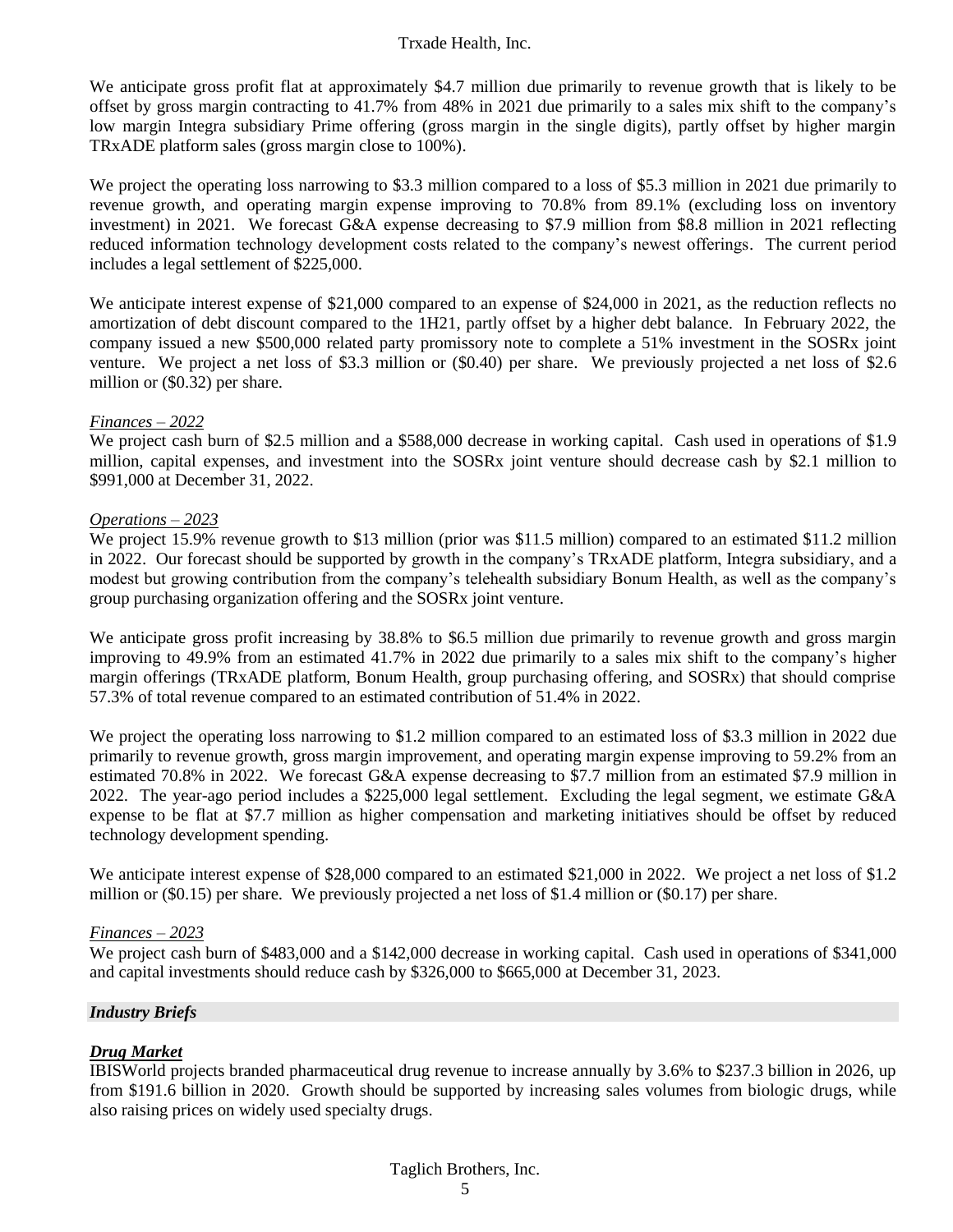Growth in the generic drugs market should be supported by manufacturers lobbying for policies to encourage cost savings and access to affordable medicines.

#### *Independent Pharmacy*

According to the National Community Pharmacists Association (NCPA), in June 2021 there were nearly 19,400 small business community pharmacies in the US compared to over 23,000 in 2011. In 2020, the NCPA estimates the average prescription volume was 57,648 per store, a slight increase from the 57,414 prescriptions dispensed in 2019. According to the 2020 NCPA Digest, the independent community pharmacy market (in 2020) generated revenue of nearly \$67.1 billion that represent 34% of all US retail pharmacies.

IBISWorld projects US pharmacy and drug store annualized revenue growth of approximately 3.7% to \$393.2 billion in 2026, up from \$315.8 billion in 2020. Growth is likely to be driven by expanded service offerings that include preventive care options and additional front of the store non pharmaceutical offerings. IBISWorld also predicts that the number of insured individuals should remain relatively stagnant and individuals will continue to experience low out-of-pocket costs and easier access to prescription medications.

#### *Telehealth Market*

The company's acquisition of Bonum Health in October 2019 launched its entry into the US telehealth market. The advantage of its Bonum Health mobile app, which has a network of board certified doctors, should be the ability to have prescriptions sent to a patients' local independent pharmacy. If prescriptions are sent to independent pharmacies already on the TRxADE marketplace platform, transaction growth on the platform should increase. Prescription growth is also likely to occur at the company's own Community Specialty Pharmacy.

In September 2021, Zion Market Research published data indicating that the US telemedicine market generated 2018 sales of approximately \$23.6 billion. Zion's forecast anticipates annualized revenue growth of 14.9% indicating the US telemedicine market reaching \$62.2 billion in 2025. Sustained growth through 2025 for the US telehealth market should be supported by favorable private and public reimbursement coverage for telehealth services and the inclusion of remote patient monitoring under federal reimbursement coverage. Growth in mobile health should be driven by increasing investments to provide internet connectivity in remote rural areas of the US.

#### *Specialty Pharmacy*

In 2020, there were approximately 1,200 pharmacies with a specialty accreditation in the US according to the Accreditation Commission for Health Care, or Center for Pharmacy Practice Accreditation, up from 900 in 2018. The company's 2018 acquisition of Community Specialty Pharmacy, a Florida based independent retail specialty pharmacy with a focus on specialty medications (authorized to operate in 36 US states at December 31, 2021), places the company in a position to grow its operations within the specialty pharmacy market. Growth for the company's Community Specialty Pharmacy segment should be driven by new patients accessing the services of its telehealth subsidiary, Bonum Health. A percentage of patients that use the mobile health app are likely to need specialty pharmaceutical prescriptions filled and delivered to their homes.

#### *1Q22 Results*

#### **1Q22**

Revenues increased 6.1% to \$3.2 million from \$3.1 million in the year-ago period, reflecting increases of \$165,000 and \$145,000, respectively, from the company's Integra Pharma Prime offering and TRxADE marketplace platform. The latter increase reflects a normalization of supply chain issues for generic drugs that impacted 2H21 operations and the addition of 339 new independent pharmacies to its platform, bringing the total registered pharmacy members to over 13,475 at the end of 1Q22. Revenue at the company's Community Specialty Pharmacy operations decreased by \$129,000 to \$268,000 from \$398,000 in 1Q21.

Gross profit decreased \$47,000 to \$1.3 million due to a reduction in gross margin 41.2% from 45.3% in 1Q21, partly offset by revenue growth. Gross margin compression stems from increased revenue from the company's lower margin Integra Pharma Solutions subsidiary.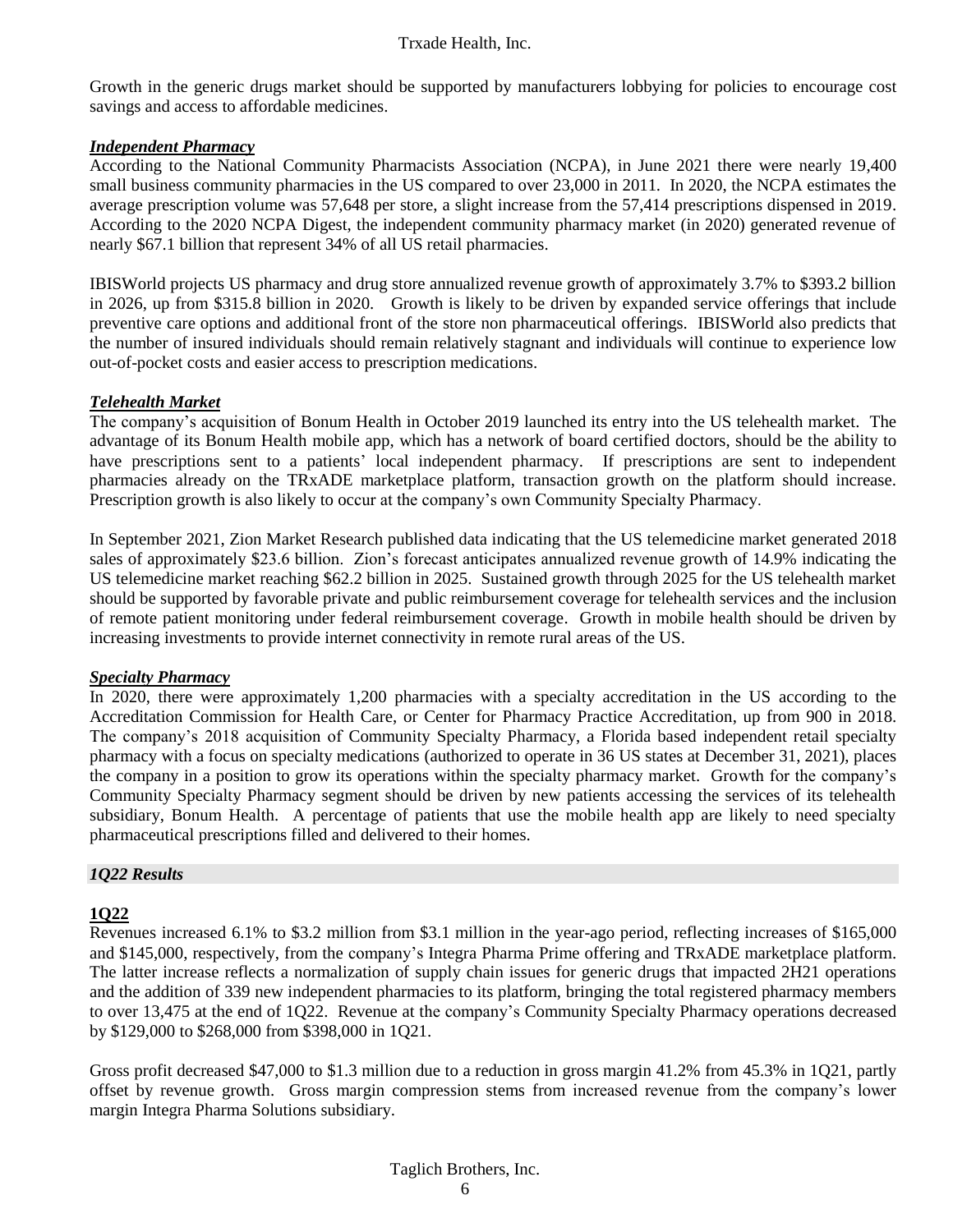G&A expense increased to \$2.3 million from \$2 million in the year-ago period. The current period included a \$225,000 legal settlement that occurred in February 2022, in which the company settled a 2020 lawsuit that involves no admission of liability and a full and complete release of all actions after a lump-sum payment. Excluding the legal settlement, G&A expense increased \$52,000 to nearly \$2.1 million due primarily to increased compensation expense. The current period included warrant and stock option expense of \$65,000 compared to \$174,000 in 1Q21.

Non-operating interest expense was \$1,000 compared to \$7,000 in the year-ago period. The company recorded a gain on asset disposal of \$4,000 compared to no gain or loss in 1Q21.

The net loss was \$966,000 or (\$0.12) per share compared to a net loss of \$652,000 or (\$0.08) per share. We projected a loss per share of (\$0.09) on revenue of \$2.3 million.

#### *Finances*

In 1Q22, cash burn of \$843,000 and a \$158,000 increase in working capital resulted in cash used in operations of \$1 million. Cash used in operations, capital expenditures, and distribution to non-controlling interest reduced cash by \$1.3 million to \$1.9 million at March 31, 2022.

#### *Capital Structure*

At March 31, 2022 the company had total outstanding debt of \$500,000, of which \$167,000 was short-term in promissory notes. All of the promissory note debt was related party. In 1Q22, the interest rate on the promissory notes was 5.25% (prime plus 2%). The debt is expected to be repaid before the end of 2025.

On December 10, 2021, MEDS board of directors authorized the repurchase up to \$100,000 shares of common stock in open market transactions. As of March 31, 2022, no shares have been repurchased.

On March 1, 2022, the company entered into an informal understanding with Masters Drug Company, Inc. and its affiliated companies (owned by McKesson Pharmaceutical), under which Masters agreed to extend up to \$500,000 of monthly credit to MEDS in connection with monthly pharmaceutical purchases from Masters. The company also entered into a guaranty in favor of McKesson to guaranty the payment of the monthly credit, which includes customary terms, rights of McKesson and requirements for the guarantors to pay the costs and expenses of McKesson in enforcing the guaranty. The monthly credit will be paid to McKesson each month automatically, via an ACH debit from the MEDS bank account.

#### *Competitive Landscape*

The company's competition comes from three large authorized distributors of record (ADR distributors), McKesson, Cardinal Health, and AmerisourceBergen, as well as other pharmaceutical distributors, buying groups, and software products. Compared to Trxade, those companies have greater financial and manufacturer backed resources, longer operating histories, greater name recognition and more established relationships in the industry.

Small private companies that provide supplier-pharmacy trading platforms include MatchRx, RxCherrypick, PharmSaver and Generic Bid. The TRxADE marketplace platform attempts to differentiate itself from these exchanges by providing pharmacies with both brand and generic pharmaceutical products.

The competitive landscape includes buying groups that provide discounted prices to their members by negotiating pricing with one primary wholesaler while charging administration fees generally ranging from 3% to 5%. The company also faces competition from a company like SureCost, which provides inventory management software that allows pharmacies to comply with primary supplier contracts.

Given the competitive landscape of pharmacy-to-pharmacy retail wholesaling, Trxade's advantage in the marketplace is its ability to be flexible and fast moving in adjusting its business model to address the needs of customers. To that end, the TRxADE marketplace platform, which started with a reverse auction model, now provides a buy now format and pharmacy-to-pharmacy trading capability for all overstock pharmaceuticals.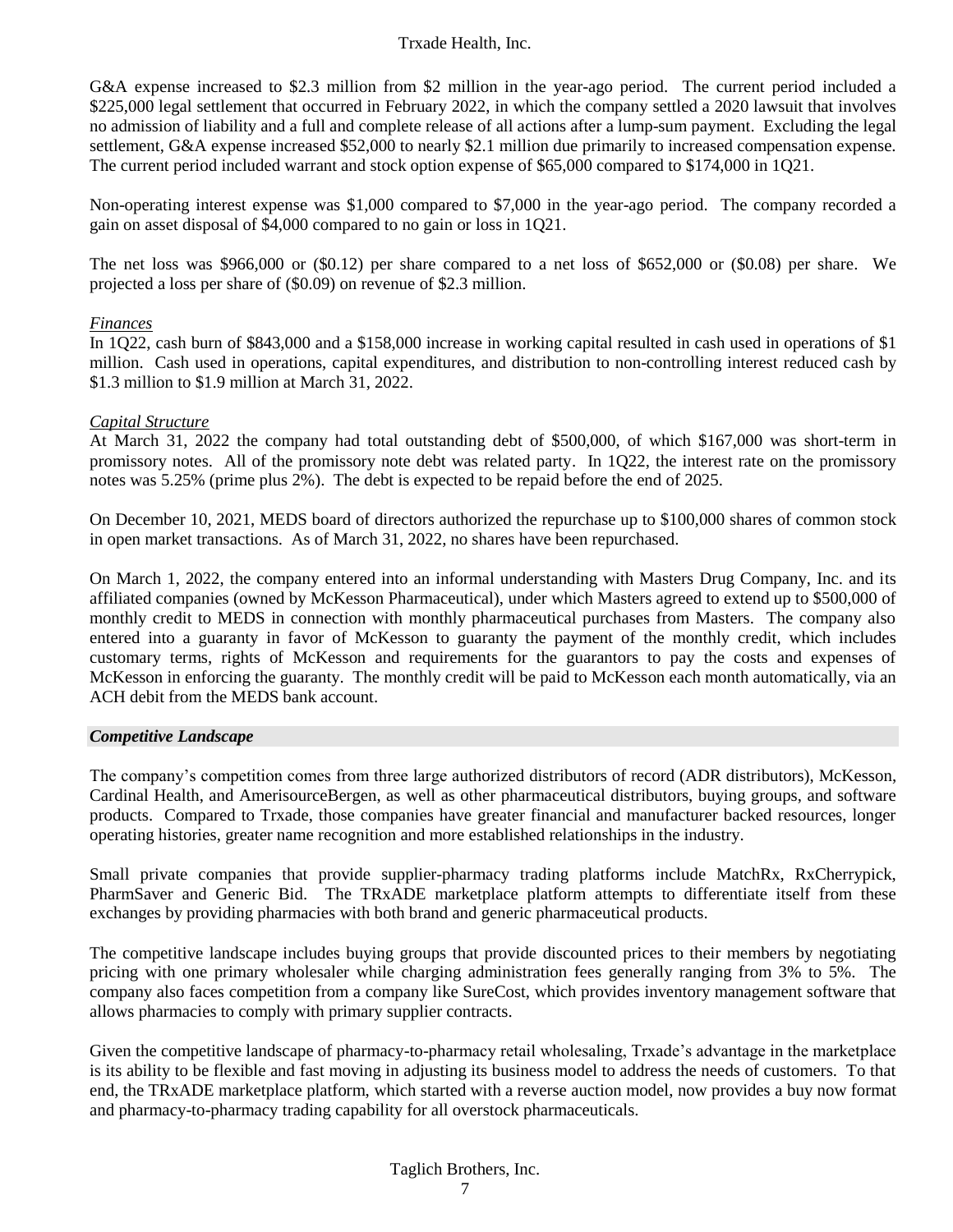The company's Bonum Health subsidiary will face competition within the telehealth industry primarily from established participants such as Teladoc Health, Inc., MDLive, Inc., American Well Corporation and Grand Rounds, Inc., as well as potential new companies entering the industry.

#### *Risks*

In our view, these are the principal risks underlying the stock.

#### Financing/Dilution

We forecast the company is likely to experience quarterly operating losses through our forecast period ending December 31, 2023. In 1Q22, MEDS had a retained deficit of \$17.2 million, up from \$8.4 million in 2019. In February 2020, Trxade issued over 922,452 shares of its common stock at a public offering price of \$6.50 per share, from which Trxade received net proceeds of nearly \$5.2 million. If the company's operations do not meet our financial forecasts through 2023, additional capital is likely to be raised either through issuance of common stock or convertible debt in order to maintain and growth its revenue generating segments. The issuance of additional capital would dilute existing shareholders.

#### Informal Monthly Credit Arrangement

On March 1, 2022, the company entered into an informal understanding with Masters Drug Company, Inc. Pursuant to the terms and conditions, and in order to secure the payment of the monthly credit, MEDS provided Masters Drug Company a security interest in all of its rights, titles and interests in and to the company's personal property. Past due amounts, if they occur, will accrue interest at the highest rate permitted by law. Masters Drug Company has the right to change a payment term to limit total credit and/or to suspend the provision of products or services to the company. If the company engages in this informal agreement and has issues in making payments, it could have an adverse impact on overall operations.

#### Regulation

Five states (California, Florida, Nevada, New Mexico, and Indiana) have enacted laws that prohibit lateral movement of pharmaceuticals within the distribution channel. These laws prohibit wholesalers from selling pharmaceuticals directly from or to other wholesalers where they maintain inventory. Other states may enact similar laws that place restrictions in pharmaceutical trading within the TRxADE marketplace platforms. Some states have laws that utilize the Federal Model Pharmacy Act allowing for the addition and changes in rules that restrict pharmacy-to-pharmacy trading in the future. The current law permits pharmacies to trade 5% of their annual inventory with other pharmacies while most state laws allow for retail pharmacies to be able to trade a product in national shortage status.

At the federal level, track and trace legislation, which went into effect in 2018, requires the use of pharmaceutical pedigree that may restrict and disrupt the movement of pharmaceuticals along the supply chain. The cost of complying with this new legislation could be too burdensome for smaller suppliers.

In addition to the above, regulatory mandates in response to certain unexpected events, such as viral outbreaks like the 2020 COVID-19 pandemic could negatively impact results.

#### Regulatory Requirements

Trxade is required to obtain and hold permits, product registrations, licenses and other regulatory approvals from, and to comply with operating and security standards of, numerous governmental bodies. Being a wholesale distributor of controlled substances, the company must hold valid DEA registrations and state-level licenses, meet various security and operating standards, and comply with the Controlled Substances Act. Failure to maintain or renew necessary permits, product registrations, licenses or approvals, or to comply with required standards, could have an adverse effect on the company's results of operations and financial condition.

#### Customers

At December 31, 2021, Trxade had in excess of 13,100 pharmacies and 30 pharmaceutical suppliers as customers, as well as a working relationship with over 25 wholesalers and the nation's largest buying group. If the company were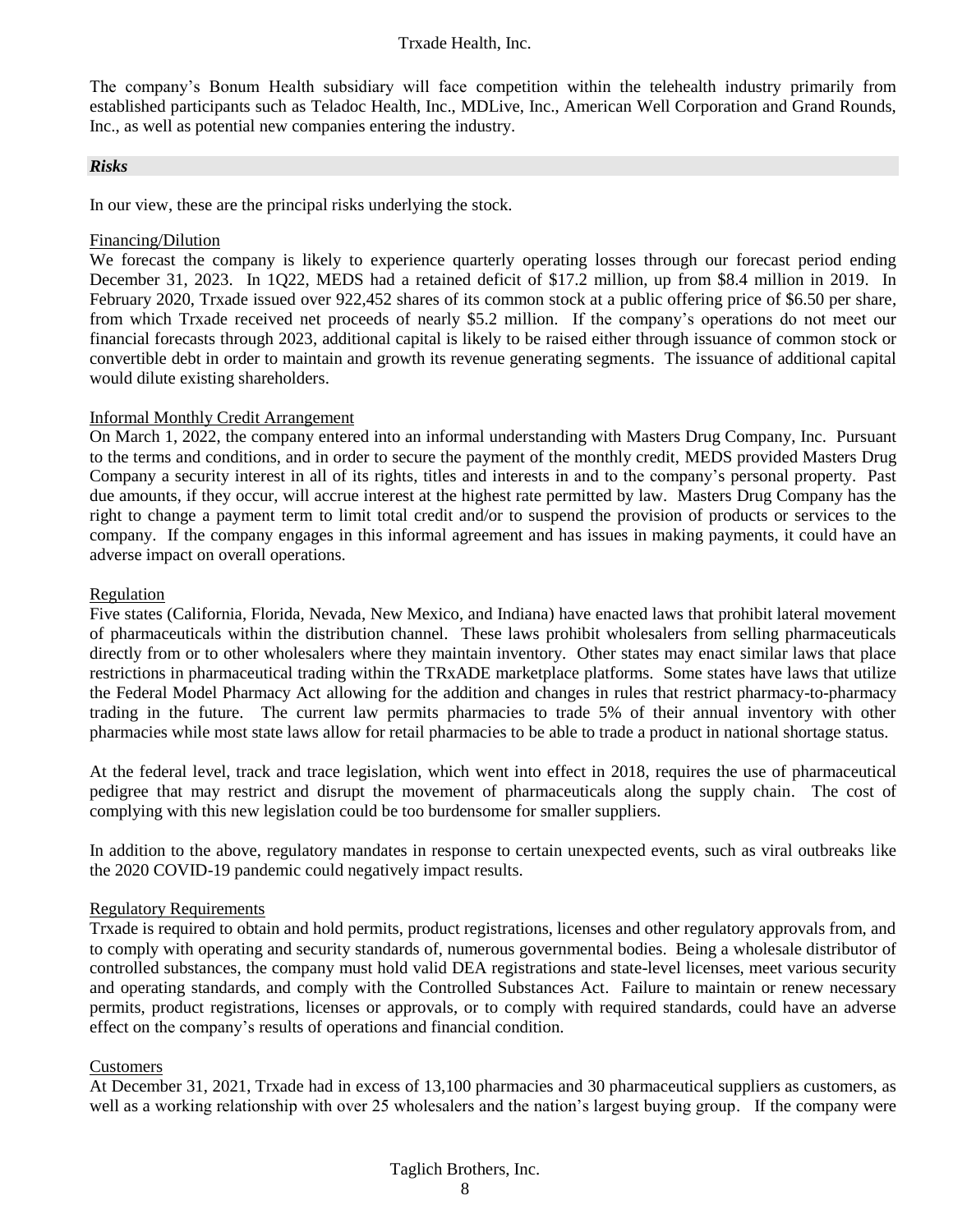to lose a buying group and/or a few wholesalers, the resulting supplier void would adversely affect its competitiveness in the marketplace.

#### Telemedicine

The company's ability to conduct telehealth services within a US state is dependent upon the applicable laws governing remote healthcare and the practice of medicine and healthcare delivery, which is often subject to changing political, regulatory and other influences. Also, the definition of practicing medicine is subject to change and open to evolving interpretations by medical boards and state attorney generals. The company must continually monitor its compliance with laws in the jurisdictions in which they operate. If a successful legal challenge or an adverse change in the relevant laws were to occur, and Trxade was unable to adapt its business model accordingly, operations in the affected jurisdictions would be disrupted.

The market for telehealth services is relatively new and unproven, and it is uncertain whether it can achieve consumer acceptance and market adoption.

The company is in the process of conducting a strategic review and seeking alternatives for it Bonum Health subsidiary. The outcome of this process could result in the liquidation of the subsidiary's assets for significantly less than the company paid for them, the write-off of prior expenses incurred in connection with the development of such assets, which would likely have a material adverse effect on operating results and liquidity. However, the company's board of directors will seek to maximize the value of such assets and operations to the extent possible.

#### Legal Proceeding

The company has filed claims against two different companies for the return of nearly \$1.1 million (combined) for the return of deposit made for PPE gloves that were never delivered.

In November 2021, the company's Integra subsidiary filed a complaint against GSG PPE, LLC and Gary Waxman alleging breach of contract for a purchase agreement, a promissory note, and a personal guaranty. Waxman's personal guaranty confirmed that GSG owed Integra \$630,000. Integra has propounded discovery and plans to file a motion for summary judgment. On September 30, 2021, the \$630,000 was recorded as bad debt expense.

#### Internal Controls

As of March 31, 2022, material weaknesses in internal controls were identified due to the formative stage of the company's development. MEDS has committed to improving its financial organization by creating a position to segregate duties consistent with control objectives and plans to increase its personnel resources and technical accounting expertise within the accounting function.

#### Shareholder Control

Officers and directors collectively own approximately 53.8% of the outstanding voting stock (April 2022 SEC Filing). Officers could potentially greatly influence the outcome of matters requiring stockholder approval. These decisions may or may not be in the best interests of the other shareholders.

#### Miscellaneous Risk

The company's financial results and equity values are subject to other risks and uncertainties, including competition, operations, financial markets, regulatory risk, and/or other events. These risks may cause actual results to differ from expected results.

#### Trading Volume

Liquidity is a potential concern. Over the last three months (ending May 16, 2022) average daily volume was approximately 452,400 million. MEDS has 8.2 million shares outstanding and a float of approximately 3.3 million. Investors should be aware that a thinly traded equity could experience price volatility.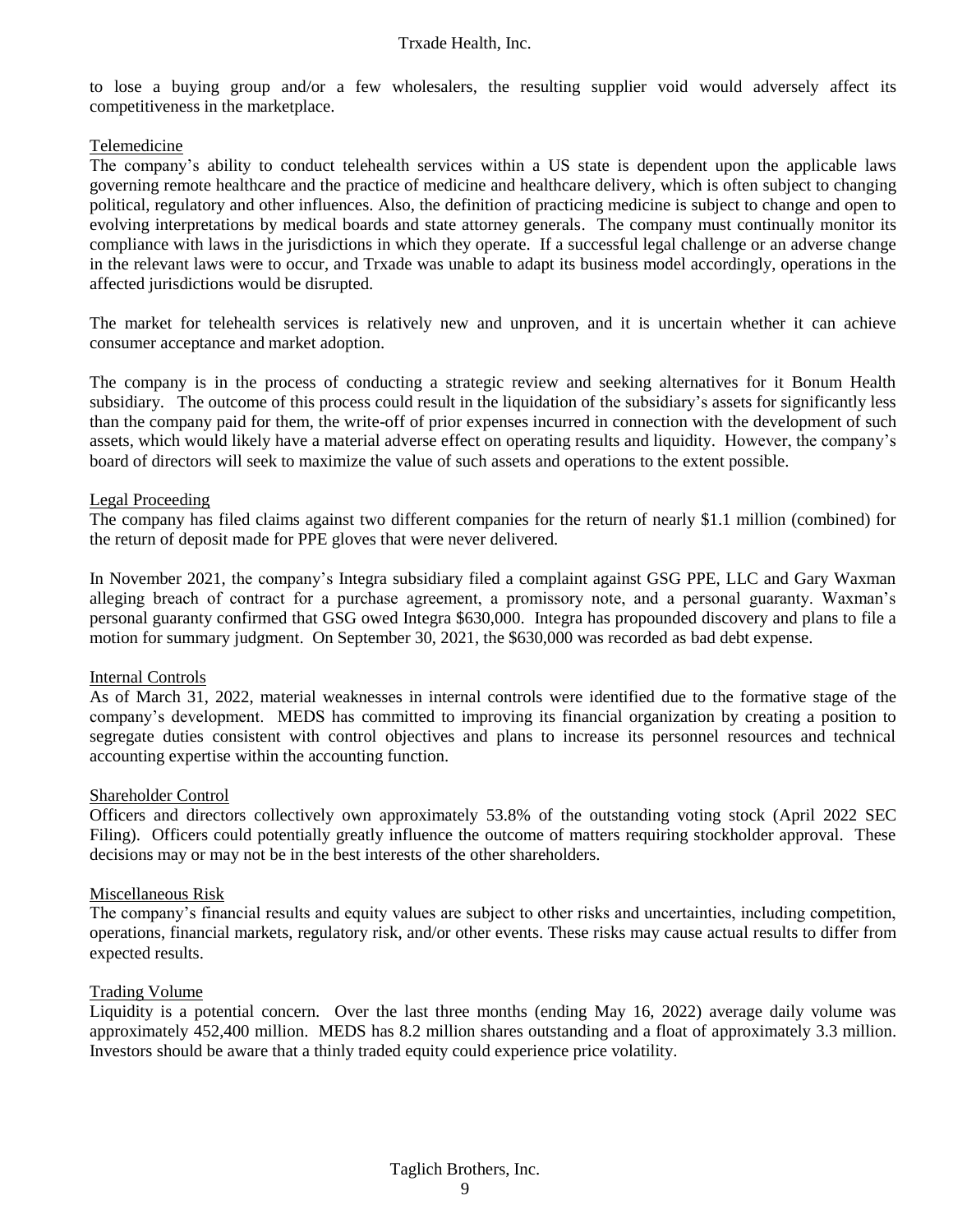#### Trxade Health, Inc. Consolidated Balance Sheets FY2019 – FY2023E (in thousands)

|                                                              |     | <b>FY19A</b> |               | FY <sub>20</sub> A | FY21A                    |               | 1Q22A            | FY22E       | <b>FY23E</b> |
|--------------------------------------------------------------|-----|--------------|---------------|--------------------|--------------------------|---------------|------------------|-------------|--------------|
| <b>ASSETS</b>                                                |     |              |               |                    |                          |               |                  |             |              |
| Current assets:                                              |     |              |               |                    |                          |               |                  |             |              |
| Cash                                                         | \$  | 2,872        | $\mathcal{S}$ | 5,920              | \$<br>3,123              | -S            | 1,871            | \$<br>991   | \$<br>665    |
| Accounts receivable, net                                     |     | 792          |               | 805                | 979                      |               | 1,041            | 779         | 794          |
| Inventory                                                    |     | 57           |               | 1,258              | 56                       |               | 274              | 262         | 217          |
| Prepaid assets                                               |     | 82           |               | 151                | 216                      |               | 400              | 393         | 390          |
| Other - deposits and receivables                             |     |              |               | 1,088              | $\overline{\phantom{a}}$ |               | 11               | 11          | 11           |
| <b>Total current assets</b>                                  |     | 3,803        |               | 9,221              | 4,374                    |               | 3,597            | 2,435       | 2,077        |
| Property and equipment, net                                  |     | 175          |               | 162                | 99                       |               | 74               | 75          | 75           |
| Deposits                                                     |     | 22           |               | 22                 | 60                       |               | 49               | 50          | 50           |
| Intagible assets                                             |     |              |               |                    |                          |               | 793              | 750         | 700          |
| Deferred offering costs                                      |     | 88           |               | L,                 |                          |               | $\overline{a}$   |             |              |
| Right of use lease assets                                    |     | 758          |               | 387                | 1,233                    |               | 1,179            | 1,179       | 1,000        |
| Research and development                                     |     |              |               | L,                 |                          |               | 149              | 149         | 149          |
| Goodwill                                                     |     | 726          |               |                    |                          |               |                  |             |              |
| <b>Total assets</b>                                          | \$. | 5,571        | \$            | 9,793              | \$<br>5,766              | \$            | 5,840            | \$<br>4,489 | \$<br>3,902  |
| <b>LIABILITIES AND STOCKHOLDERS' EQUITY</b>                  |     |              |               |                    |                          |               |                  |             |              |
| Current liabilities:                                         |     |              |               |                    |                          |               |                  |             |              |
| Accounts payable                                             |     | 335          |               | 257                | 477                      |               | 908              | 1,090       | 1,175        |
| Accrued liabilities                                          |     | 99           |               | 219                | 270                      |               | 345              | 500         | 525          |
| Lease liabilities                                            |     | 87           |               | 131                | 179                      |               | 175              | 175         | 175          |
| Customer deposits                                            |     |              |               | 10                 |                          |               | $\mathbf{1}$     | 1           | 1            |
| Convertible and notes payables - related partiy              |     |              |               | 225                |                          |               | 167              | 167         | 167          |
| <b>Total current liabilities</b>                             |     | 521          |               | 842                | 926                      |               | 1,596            | 1,933       | 2,043        |
| Notes payable - related parties                              |     | 225          |               |                    |                          |               | 333              | 333         | 333          |
| Other liabilities - leases                                   |     | 685          |               | 271                | 1,070                    |               | 1,023            | 1,111       | 1,042        |
| Stockholders' equity:                                        |     |              |               |                    |                          |               |                  |             |              |
| Common stock, \$.00001 par value; authorized 100,000 shares; |     | $\bf{0}$     |               | $\boldsymbol{0}$   | $\boldsymbol{0}$         |               | $\boldsymbol{0}$ | $\bf{0}$    | $\bf{0}$     |
| Paid-in capital                                              |     | 12,536       |               | 19,611             | 20,018                   |               | 20,083           | 20,628      | 21,238       |
| Retained earnings (deficit)                                  |     | (8,396)      |               | (10, 932)          | (16, 247)                |               | (17,213)         | (19, 533)   | (20, 771)    |
| <b>Total TRxADE Health stockholders' equity</b>              |     | 4,140        |               | 8,679              | 3,770                    |               | 2,870            | 1,094       | 466          |
| Non-controlling interest                                     |     |              |               |                    |                          |               | 18               | 18          | 18           |
| Total stockholders' equity                                   |     | 4,140        |               | 8,679              | 3,770                    |               | 2,888            | 1,112       | 484          |
| Total liabilities and stockholders' equity                   | \$  | 5,571        | \$            | 9,793              | \$<br>5,766              | $\frac{1}{2}$ | 5,840            | \$<br>4,489 | \$<br>3,902  |
| <b>SHARES OUT</b>                                            |     | 6,539        |               | 8,093              | 8,166                    |               | 8,181            | 8,185       | 8,190        |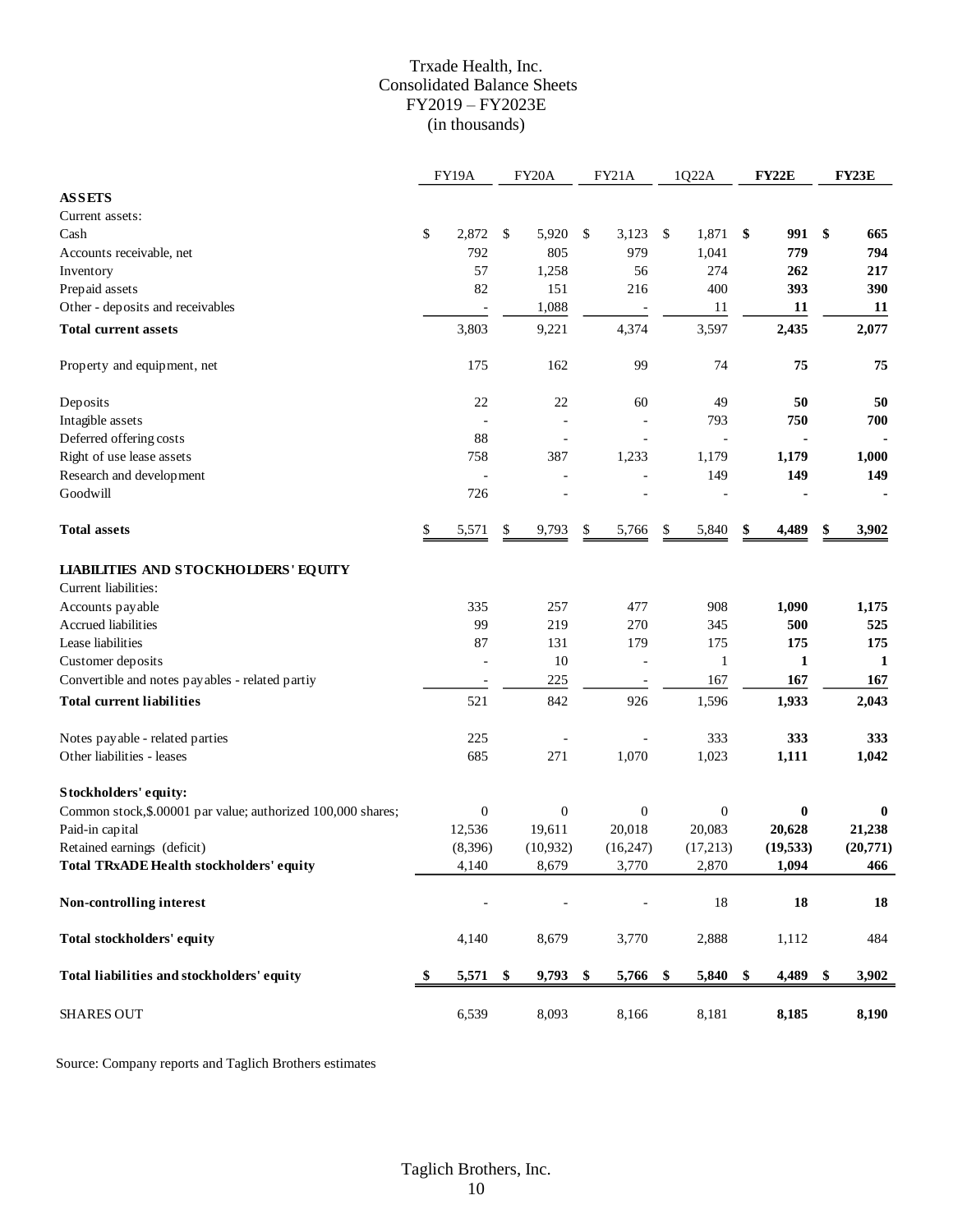#### Trxade Health, Inc. Annual Income Statement FY2019 – FY2023E (in thousands)

|                                                      |      | <b>FY19 A</b> | <b>FY20 A</b> | <b>FY21 A</b>      | <b>FY22 E</b>    | <b>FY23 E</b> |
|------------------------------------------------------|------|---------------|---------------|--------------------|------------------|---------------|
| Revenues, net                                        | \$   | 7,436         | \$<br>17,123  | \$<br>9,889        | \$<br>11,215     | \$<br>13,000  |
| Cost of sales                                        |      | 2,566         | 11,415        | 5,143              | 6,540            | 6,510         |
| <b>Gross Profit</b>                                  |      | 4,871         | 5,707         | 4,746              | 4,676            | 6,490         |
| <b>Operating Expenses:</b>                           |      |               |               |                    |                  |               |
| Loss on goodwill imapirment $&$ inventory investment |      |               | 726           | 1,226              |                  |               |
| General and administrative                           |      | 4,377         | 7,488         | 8,812              | 7,944            | 7,700         |
| <b>Total Operating Expenses</b>                      |      | 4,746         | 8,214         | 10,038             | 7,944            | 7,700         |
| <b>Operating Income (loss)</b>                       |      | 125           | (2,507)       | (5,292)            | (3,269)          | (1,210)       |
| Disposal of asset gain (loss)                        |      | (250)         |               |                    | $\boldsymbol{4}$ |               |
| Interest expense, net                                |      | (53)          | (29)          | (24)               | (21)             | (28)          |
| Total Other Income (expense)                         |      | (410)         | (29)          | (24)               | (17)             | (28)          |
| Pre-Tax Income (loss)                                |      | (284)         | (2,536)       | (5,316)            | (3,286)          | (1,238)       |
| Income Tax Expense (Benefit)                         |      |               |               |                    |                  |               |
| Net income (loss)                                    | \$   | (284)         | \$<br>(2,536) | \$<br>(5,316)      | \$<br>(3,286)    | \$<br>(1,238) |
| Net (loss) per share                                 | \$   | (0.05)        | \$<br>(0.33)  | \$<br>(0.65)       | \$<br>(0.40)     | \$<br>(0.15)  |
| Avg Shares Outstanding                               |      | 5,929         | 7,706         | 8,129              | 8,191            | 8,213         |
| Adjusted EBITDA                                      | $\$$ | 571           | \$<br>87      | \$<br>$(3,039)$ \$ | $(2,675)$ \$     | (610)         |
| Margin Analysis                                      |      |               |               |                    |                  |               |
| Gross margin                                         |      | 65.5%         | 33.3%         | 48.0%              | 41.7%            | 49.9%         |
| Selling, general, and administrative                 |      | 58.9%         | 43.7%         | 89.1%              | 70.8%            | 59.2%         |
| Operating margin                                     |      | 1.7%          | $(14.6\%)$    | $(53.5\%)$         | $(29.1\%)$       | $(9.3\%)$     |
| Pre-tax margin                                       |      | $(3.8\%)$     | $(14.8\%)$    | $(53.8\%)$         | (29.3%)          | $(9.5\%)$     |
| YEAR / YEAR GROWTH                                   |      |               |               |                    |                  |               |
| <b>Total Revenues</b>                                |      | 94.1%         | 130.3%        | $(42.2\%)$         | 13.4%            | 15.9%         |

2020 includes approximately (\$0.25) per share from impairment charge and write-down of personal protective equipment inventory

2021 includes approximately (\$0.15) per share from loss on inventory investment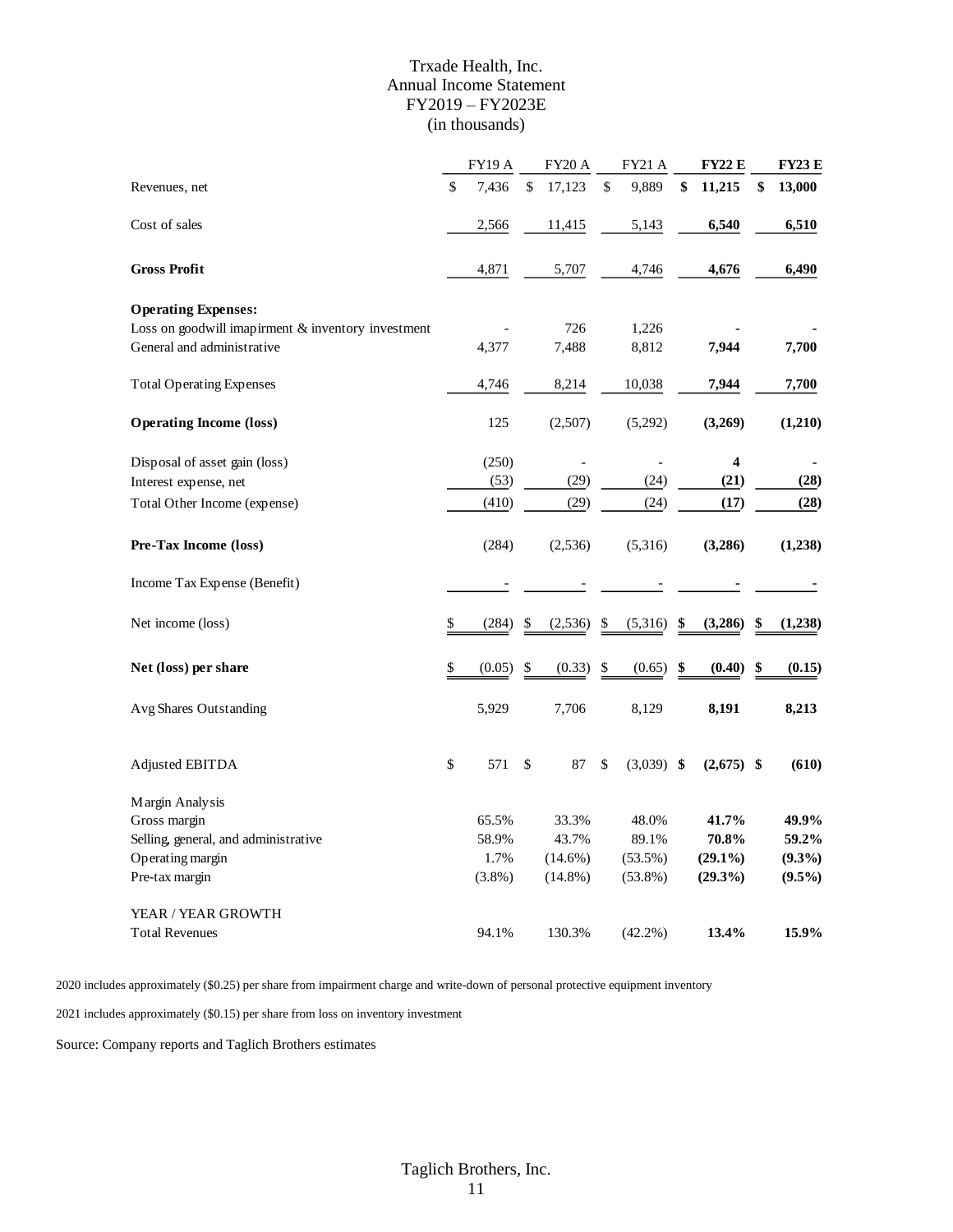#### Trxade Health, Inc. Income Statement Model Quarters FY2021A – 2023E (in thousands)

|                                                                                                                | Q1 21 A                                 | Q2 21 A                                       |              | Q3 21 A                                     | Q4 21 A                                    |            | <b>FY21 A</b>                              | Q1 22 A                                    |              | Q2 22 E                                 |                    | Q3 22 E                                 |               | Q4 22 E                                    | <b>FY22 E</b>                              |               | Q1 23 E                                  |                    | Q2 23 E                                    |               | Q3 23 E                                  |              | Q4 23 E                                    |    | <b>FY23E</b>                             |
|----------------------------------------------------------------------------------------------------------------|-----------------------------------------|-----------------------------------------------|--------------|---------------------------------------------|--------------------------------------------|------------|--------------------------------------------|--------------------------------------------|--------------|-----------------------------------------|--------------------|-----------------------------------------|---------------|--------------------------------------------|--------------------------------------------|---------------|------------------------------------------|--------------------|--------------------------------------------|---------------|------------------------------------------|--------------|--------------------------------------------|----|------------------------------------------|
| Revenues, net                                                                                                  | 3.053<br>-S                             | $\mathcal{S}$<br>1.898                        | $\mathbb{S}$ | 2.550                                       | 2.388<br>$\mathbf S$                       | -S         | 9.889                                      | 3,240<br>$\mathbf{\hat{s}}$                | $\mathbf{s}$ | 2.900                                   | $\mathbf{\hat{s}}$ | 2.675                                   | $\mathbf{s}$  | 2.400                                      | 11.215<br>\$                               | $\mathbf{s}$  | 3.400                                    | $\mathbf{\hat{s}}$ | 3.200                                      | $\mathcal{S}$ | 3.500                                    | $\mathbf{s}$ | 2.900                                      | S. | 13,000                                   |
| Cost of sales                                                                                                  | 1,670                                   | 1,057                                         |              | 1,269                                       | 1,148                                      |            | 5,143                                      | 1,905                                      |              | 1,680                                   |                    | 1,540                                   |               | 1,415                                      | 6,540                                      |               | 1,650                                    |                    | 1,665                                      |               | 1,680                                    |              | 1,515                                      |    | 6,510                                    |
| <b>Gross Profit</b>                                                                                            | 1,383                                   | 841                                           |              | 1,281                                       | 1,240                                      |            | 4,746                                      | 1,336                                      |              | 1,220                                   |                    | 1,135                                   |               | 985                                        | 4,676                                      |               | 1,750                                    |                    | 1,535                                      |               | 1,820                                    |              | 1,385                                      |    | 6,490                                    |
| <b>Operating Expenses:</b><br>Loss on goodwill imapirment & inventory investment<br>General and administrative | 2,028                                   | 1,225<br>2,186                                |              | $\overline{1}$<br>2,576                     | 2,023                                      | $\sim$     | 1,226<br>8,812                             | 2,304                                      |              | 1,975                                   |                    | 1,875                                   |               | 1,790                                      | 7,944                                      |               | 1,925                                    |                    | 1,900                                      |               | 2,000                                    |              | 1,875                                      |    | 7,700                                    |
|                                                                                                                |                                         |                                               |              |                                             |                                            |            |                                            |                                            |              |                                         |                    |                                         |               |                                            |                                            |               |                                          |                    |                                            |               |                                          |              |                                            |    |                                          |
| <b>Total Operating Expenses</b>                                                                                | 2,028                                   | 3,411                                         |              | 2,577                                       | 2,023                                      |            | 10,038                                     | 2,304                                      |              | 1,975                                   |                    | 1,875                                   |               | 1,790                                      | 7,944                                      |               | 1,925                                    |                    | 1,900                                      |               | 2,000                                    |              | 1,875                                      |    | 7,700                                    |
| <b>Operating Income (loss)</b>                                                                                 | (644)                                   | (2,570)                                       |              | (1,296)                                     | (782)                                      |            | (5,292)                                    | (969)                                      |              | (755)                                   |                    | (740)                                   |               | (805)                                      | (3,269)                                    |               | (175)                                    |                    | (365)                                      |               | (180)                                    |              | (490)                                      |    | (1,210)                                  |
| Disposal of asset gain (loss)                                                                                  |                                         | ٠                                             |              | $\overline{a}$                              |                                            |            |                                            | $\overline{4}$                             |              | $\sim$                                  |                    | $\sim$                                  |               | $\sim$                                     | $\overline{\mathbf{4}}$                    |               | ×.                                       |                    |                                            |               |                                          |              | ٠                                          |    |                                          |
| Interest expense, net                                                                                          |                                         | (7)                                           | (9)          | (6)                                         | (2)                                        |            | (24)                                       | (1)                                        |              | (7)                                     |                    | (7)                                     |               | (7)                                        | (21)                                       |               | (7)                                      |                    | (7)                                        |               | (7)                                      |              | (7)                                        |    | (28)                                     |
| Total Other Income (expense)                                                                                   |                                         | (7)<br>(9)                                    |              | (6)                                         | (2)                                        |            | (24)                                       | $\mathcal{R}$                              |              | (7)                                     |                    | (7)                                     |               | (7)                                        | (17)                                       |               | (7)                                      |                    | (7)                                        |               | (7)                                      |              | (7)                                        |    | (28)                                     |
| Pre-Tax Income (loss)                                                                                          | (652)                                   | (2,578)                                       |              | (1,302)                                     | (784)                                      |            | (5,316)                                    | (966)                                      |              | (762)                                   |                    | (747)                                   |               | (811)                                      | (3,286)                                    |               | (182)                                    |                    | (372)                                      |               | (187)                                    |              | (497)                                      |    | (1,238)                                  |
| Income Tax Expense (Benefit)                                                                                   |                                         |                                               |              |                                             |                                            |            |                                            |                                            |              |                                         |                    |                                         |               |                                            |                                            |               |                                          |                    |                                            |               |                                          |              |                                            |    |                                          |
| Net income (loss)                                                                                              | (652)                                   | (2,578)<br>\$                                 | \$           | (1,302)                                     | (784)<br>-S                                | \$         | (5,316)                                    | (966)<br>-\$                               | \$           | (762)                                   | \$                 | (747)                                   | S             | (811)                                      | (3,286)<br>\$                              | <sup>\$</sup> | (182)                                    | £.                 | (372)                                      | S             | (187)                                    | \$           | (497)                                      | \$ | (1,238)                                  |
| Net (loss) per share                                                                                           | (0.08)                                  | (0.32)<br>\$                                  | \$           | (0.16)                                      | (0.10)<br><sup>\$</sup>                    | \$         | (0.65)                                     | \$<br>(0.12)                               | \$           | (0.09)                                  | -S                 | (0.09)                                  | <sup>\$</sup> | (0.10)                                     | \$<br>(0.40)                               | -\$           | (0.02)                                   | £.                 | (0.05)                                     | S             | (0.02)                                   | -S           | (0.06)                                     | \$ | (0.15)                                   |
| Avg Shares Outstanding                                                                                         | 8,093                                   | 8,122                                         |              | 8,164                                       | 8,137                                      |            | 8,129                                      | 8,178                                      |              | 8,190                                   |                    | 8,195                                   |               | 8,200                                      | 8,191                                      |               | 8,205                                    |                    | 8,210                                      |               | 8,215                                    |              | 8,220                                      |    | 8,213                                    |
| Adjusted EBITDA                                                                                                | S                                       | $(469)$ \$<br>$(1,181)$ \$                    |              | $(546)$ \$                                  |                                            | $(843)$ \$ | $(3,039)$ \$                               | $(900)$ \$                                 |              | $(580)$ \$                              |                    | $(565)$ \$                              |               | $(630)$ \$                                 | $(2,675)$ \$                               |               | $(25)$ \$                                |                    | $(215)$ \$                                 |               | $(30)$ \$                                |              | $(340)$ \$                                 |    | (610)                                    |
| Margin Analysis<br>Gross margin<br>Selling, general, and administrative<br>Operating margin<br>Pre-tax margin  | 45.3%<br>66.4%<br>$(21.1\%)$<br>(21.3%) | 44.3%<br>115.1%<br>$(135.4\%)$<br>$(135.8\%)$ |              | 50.2%<br>101.0%<br>$(50.8\%)$<br>$(51.0\%)$ | 51.9%<br>84.7%<br>$(32.8\%)$<br>$(32.8\%)$ |            | 48.0%<br>89.1%<br>$(53.5\%)$<br>$(53.8\%)$ | 41.2%<br>71.1%<br>$(29.9\%)$<br>$(29.8\%)$ |              | 42.1%<br>68.1%<br>$(26.0\%)$<br>(26.3%) |                    | 42.4%<br>70.1%<br>(27.7%)<br>$(27.9\%)$ |               | 41.0%<br>74.6%<br>$(33.5\%)$<br>$(33.8\%)$ | 41.7%<br>70.8%<br>$(29.1\%)$<br>$(29.3\%)$ |               | 51.5%<br>56.6%<br>$(5.1\%)$<br>$(5.4\%)$ |                    | 48.0%<br>59.4%<br>$(11.4\%)$<br>$(11.6\%)$ |               | 52.0%<br>57.1%<br>$(5.1\%)$<br>$(5.3\%)$ |              | 47.8%<br>64.7%<br>$(16.9\%)$<br>$(17.1\%)$ |    | 49.9%<br>59.2%<br>$(9.3\%)$<br>$(9.5\%)$ |
| YEAR / YEAR GROWTH<br><b>Total Revenues</b>                                                                    | 38.6%                                   | $(71.2\%)$                                    |              | $(59.7\%)$                                  | 19.7%                                      |            | $(42.2\%)$                                 | 6.1%                                       |              | 52.8%                                   |                    | 4.9%                                    |               | 0.5%                                       | 13.4%                                      |               | 4.9%                                     |                    | 10.3%                                      |               | 30.8%                                    |              | 20.8%                                      |    | 15.9%                                    |

2020 includes approximately (\$0.25) per share from impairment charge and write-down of personal protective equipment inventory

2021 includes approximately (\$0.15) per share from loss on inventory investment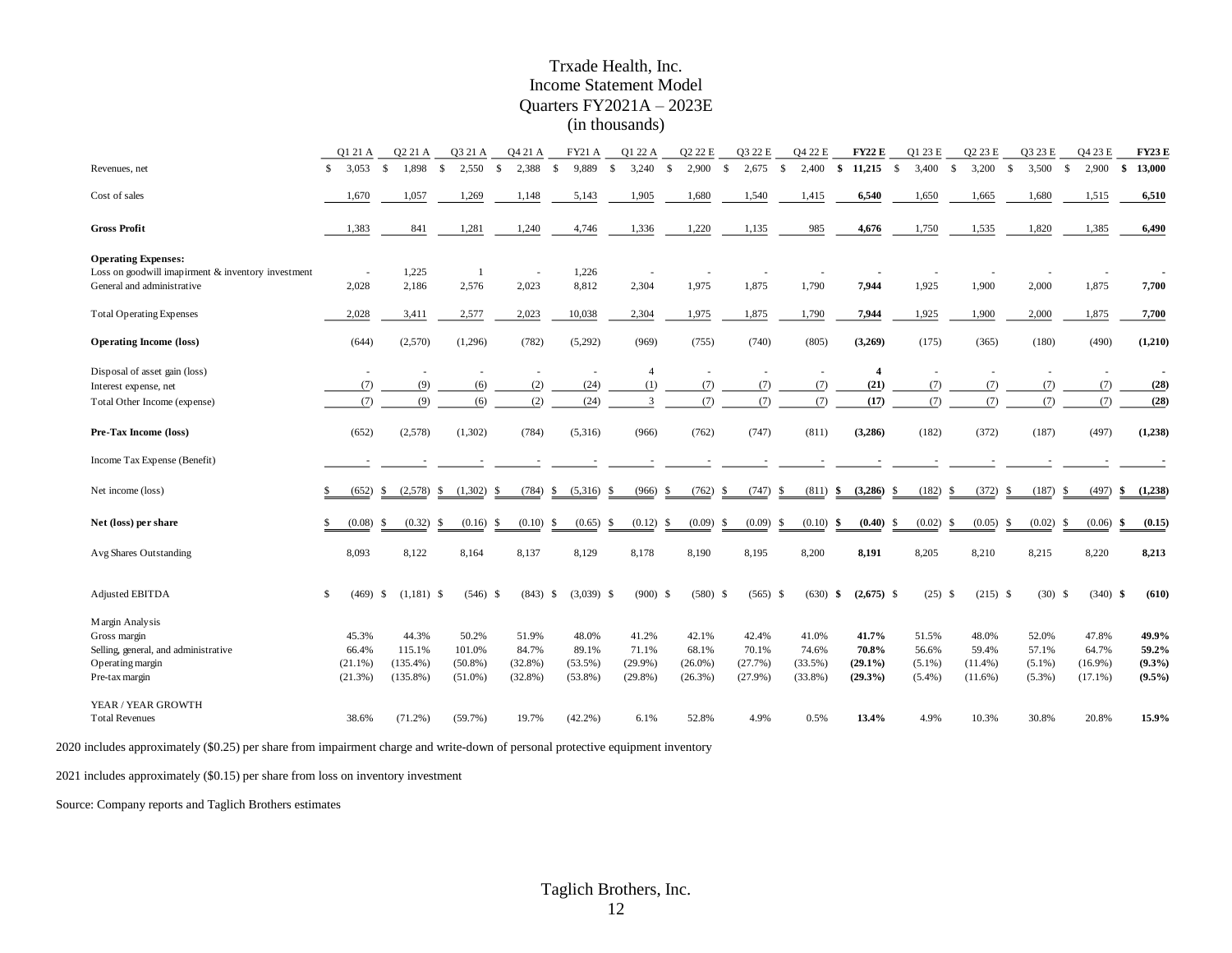#### Trxade Health, Inc. Cash Flow Statement FY2019 – FY2023E (in thousands)

|                                                               | FY2019A                  | <b>FY2020A</b>           | FY2021A                  | 1022A       |     | <b>FY2022E</b> | <b>FY2023E</b> |
|---------------------------------------------------------------|--------------------------|--------------------------|--------------------------|-------------|-----|----------------|----------------|
| Cash Flows from Operating Activities                          |                          |                          |                          |             |     |                |                |
| Net Income (loss)                                             | \$<br>(284)              | \$<br>(2,536)            | \$<br>(5,316)            | (966)<br>\$ |     | (3,286)<br>\$  | \$<br>(1,238)  |
| Depreciation                                                  | 5                        | 6                        | 7                        |             | 4   | 15             | 15             |
| Warrant expense                                               | 105                      | 57                       | 22                       |             |     |                |                |
| Stock issued for services                                     |                          | 1,358                    | 181                      | 32          |     | 400            | 400            |
| Options expense                                               | 176                      | 448                      | 187                      | 33          |     | 185            | 185            |
| Bad debt expense                                              | 12                       | 11                       | 616                      |             | 1   | 5              | 5              |
| Loss on debt extinguishment                                   | 179                      |                          |                          |             |     |                |                |
| Investment loss including Inventory investment                | 250                      |                          | 144                      |             |     |                |                |
| Loss on write off of software assets                          | 278                      |                          |                          |             |     |                |                |
| Loss on impairment of goodwill                                |                          | 726                      |                          |             |     |                |                |
| Gain on sale of assets                                        |                          |                          |                          |             | (2) | (2)            |                |
| Inventory writedown                                           | $\overline{\phantom{a}}$ | 1,218                    | 376                      |             |     |                |                |
| Amortization of right of use assets                           | 90                       | 97                       | 132                      | 54          |     | 200            | 150            |
| Amortization of debt discount                                 |                          |                          |                          |             |     |                |                |
| Cash earnings (burn)                                          | 810                      | 1,384                    | (3,651)                  | (843)       |     | (2, 483)       | (483)          |
| Changes In:                                                   |                          |                          |                          |             |     |                |                |
| Accounts receivable                                           | (370)                    | (24)                     | (790)                    | (63)        |     | 200            | (16)           |
| Prepaid assets and other current assets                       | $\boldsymbol{0}$         | (69)                     | (104)                    | (173)       |     | (176)          | 3              |
| Other assets - includes deposits for inventory purchases      | (89)                     | $\overline{\phantom{a}}$ | 1,088                    | (149)       |     | (11)           |                |
| Inventory                                                     | 23                       | (2, 419)                 | 825                      | (218)       |     | (205)          | 45             |
| Other receivables and undeposited customer funds              |                          | (1,088)                  |                          | (11)        |     | (12)           |                |
| Lease liability                                               | (75)                     | (97)                     | (131)                    | (50)        |     | (50)           |                |
| Accounts payable                                              | (149)                    | (33)                     | 220                      | 431         |     | 613            | 85             |
| Accrued liabilities, other liabilities, and customer deposits | (9)                      | 130                      | (24)                     | 75          |     | 230            | 25             |
| (Increase)/decrease in Working Capital                        | (668)                    | (3,599)                  | 1,085                    | (158)       |     | 588            | 142            |
| Net cash (used) provided by operations                        | 142                      | (2,215)                  | (2,566)                  | (1,001)     |     | (1, 895)       | (341)          |
| Cash Flows from Investing Activities                          |                          |                          |                          |             |     |                |                |
| Purchase of and development of assets                         | (82)                     | (38)                     | (23)                     |             |     | (10)           | (10)           |
| Sale of fixed assets                                          |                          |                          | $\overline{\phantom{a}}$ |             |     |                |                |
| Purchase of equity method investment                          | (250)                    |                          |                          | 23          |     | 23             |                |
|                                                               |                          |                          | $\overline{\phantom{a}}$ |             |     |                |                |
| <b>Cash Flows from Investing Activities</b>                   | (332)                    | (38)                     | (23)                     | 23          |     | 13             | (10)           |
| Cash Flows from Financing Activities                          |                          |                          |                          |             |     |                |                |
| Repayments of promissory note - third parties                 |                          |                          | (225)                    |             |     |                |                |
| Distributions to non-controlling interest                     |                          |                          |                          | (275)       |     | (275)          |                |
| Proceeds from exercise of warrants/options                    | $\boldsymbol{0}$         | 38                       | 17                       |             | 1   | 25             | 25             |
| Payment of stock issuance costs                               |                          | (732)                    |                          |             |     |                |                |
| Proceeds from issuance of common stock                        | 2,455                    | 5,994                    |                          |             |     |                |                |
| Net cash provided by (used in) Financing                      | 2,193                    | 5,300                    | (208)                    | (274)       |     | (250)          | 25             |
| Net change in Cash                                            | 2,002                    | 3,048                    | (2,797)                  | (1,252)     |     | (2, 132)       | (326)          |
| Cash Beginning of Period                                      | 870                      | 2,872                    | 5,920                    | 3,123       |     | 3,123          | 991            |
| Cash End of Period                                            | \$2,872                  | 5,920                    | \$<br>3,123              | 1,871<br>\$ |     | 991<br>\$      | 665            |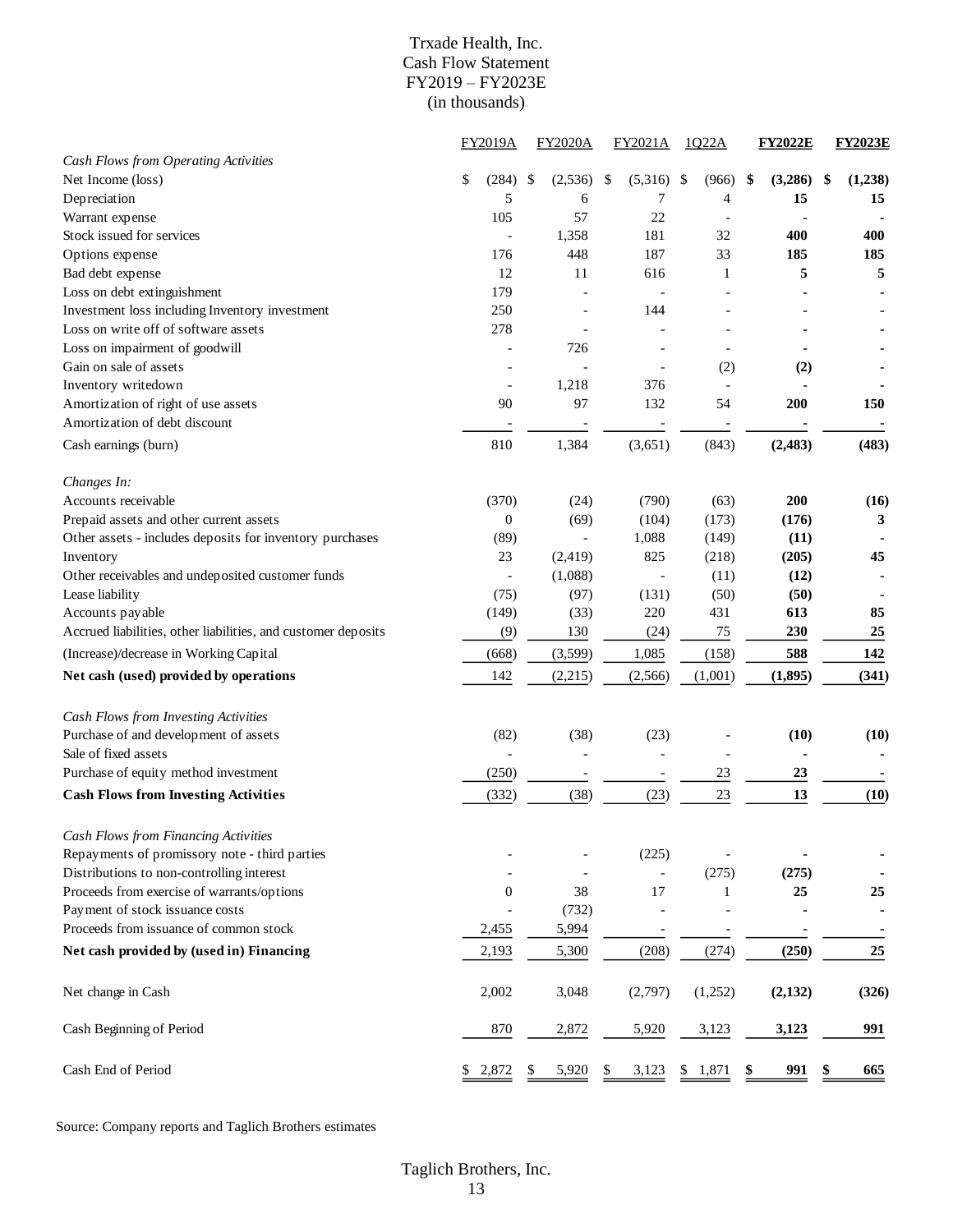### **Price Chart**



## **Taglich Brothers Current Ratings Distribution**



| 56 % Buy | 44 % Hold

| <b>Investment Banking Services for Companies Covered in the Past 12 Months</b> |          |    |  |  |  |  |  |  |  |  |
|--------------------------------------------------------------------------------|----------|----|--|--|--|--|--|--|--|--|
|                                                                                |          |    |  |  |  |  |  |  |  |  |
|                                                                                |          |    |  |  |  |  |  |  |  |  |
| Rating                                                                         | <u>#</u> | %  |  |  |  |  |  |  |  |  |
| Buy                                                                            | 5        | 25 |  |  |  |  |  |  |  |  |
| Hold                                                                           |          |    |  |  |  |  |  |  |  |  |
| Sell                                                                           |          |    |  |  |  |  |  |  |  |  |
| Not Rated                                                                      |          |    |  |  |  |  |  |  |  |  |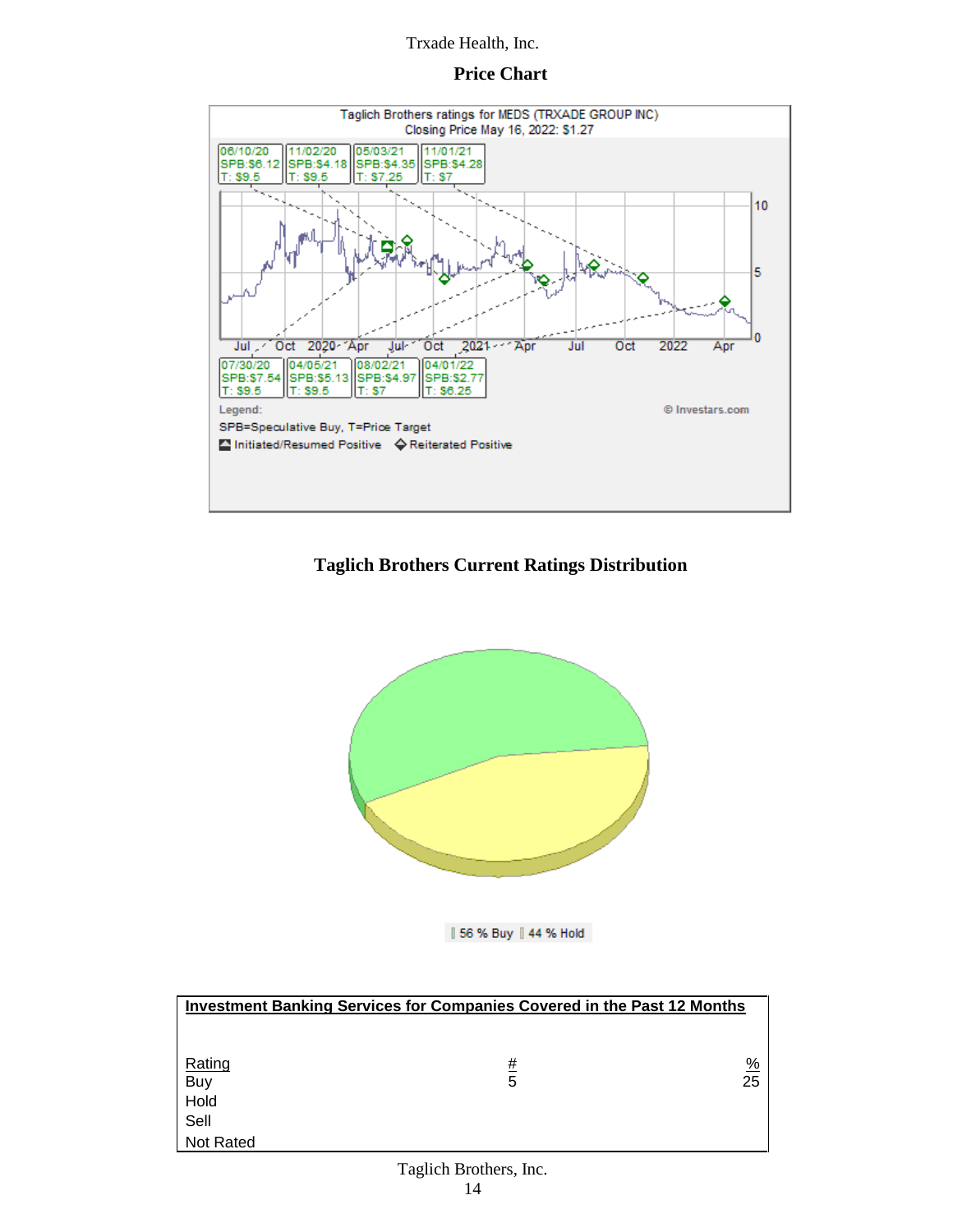#### **Important Disclosures**

As of the date of this report, we, our affiliates, any officer, director or stockholder, or any member of their families do not have a position in the stock of the company mentioned in this report. Taglich Brothers, Inc. does not currently have an Investment Banking relationship with the company mentioned in this report and was not a manager or co-manager of any offering for the company with in the last three years.

All research issued by Taglich Brothers, Inc. is based on public information. In May 2020, the company paid Taglich Brothers a monetary fee of \$3,000 (USD) representing payment for the creation and dissemination of research reports for two months. In September 2020, the company began paying Taglich Brothers a monthly monetary fee of \$1,500 (USD) for the creation and dissemination of research reports.

#### **General Disclosures**

The information and statistical data contained herein have been obtained from sources, which we believe to be reliable but in no way are warranted by us as to accuracy or completeness. We do not undertake to advise you as to changes in figures or our views. This is not a solicitation of any order to buy or sell. Taglich Brothers, Inc. is fully disclosed with its clearing firm, Axos Clearing, LLC, is not a market maker and does not sell to or buy from customers on a principal basis. The above statement is the opinion of Taglich Brothers, Inc. and is not a guarantee that the target price for the stock will be met or that predicted business results for the company will occur. There may be instances when fundamental, technical and quantitative opinions contained in this report are not in concert. We, our affiliates, any officer, director or stockholder or any member of their families may from time to time purchase or sell any of the above-mentioned or related securities. Analysts and members of the Research Department are prohibited from buying or selling securities issued by the companies that Taglich Brothers, Inc. has a research relationship with, except if ownership of such securities was prior to the start of such relationship, then an Analyst or member of the Research Department may sell such securities after obtaining expressed written permission from Compliance.

#### **Analyst Certification**

**I, Howard Halpern, the research analyst of this report, hereby certify that the views expressed in this report accurately reflect my personal views about the subject securities and issuers; and that no part of my compensation was, is, or will be directly or indirectly related to the specific recommendations or views contained in this report.**

#### **Public Companies mentioned in this report:**

| AmerisourceBergen Corporation | (NYSE: ABC) | Cardinal Health, Inc. | (NYSE: CAH)  |
|-------------------------------|-------------|-----------------------|--------------|
| McKesson Corporation          | (NYSE: MCK) | Teladoc Health, Inc.  | (NYSE: TDOC) |